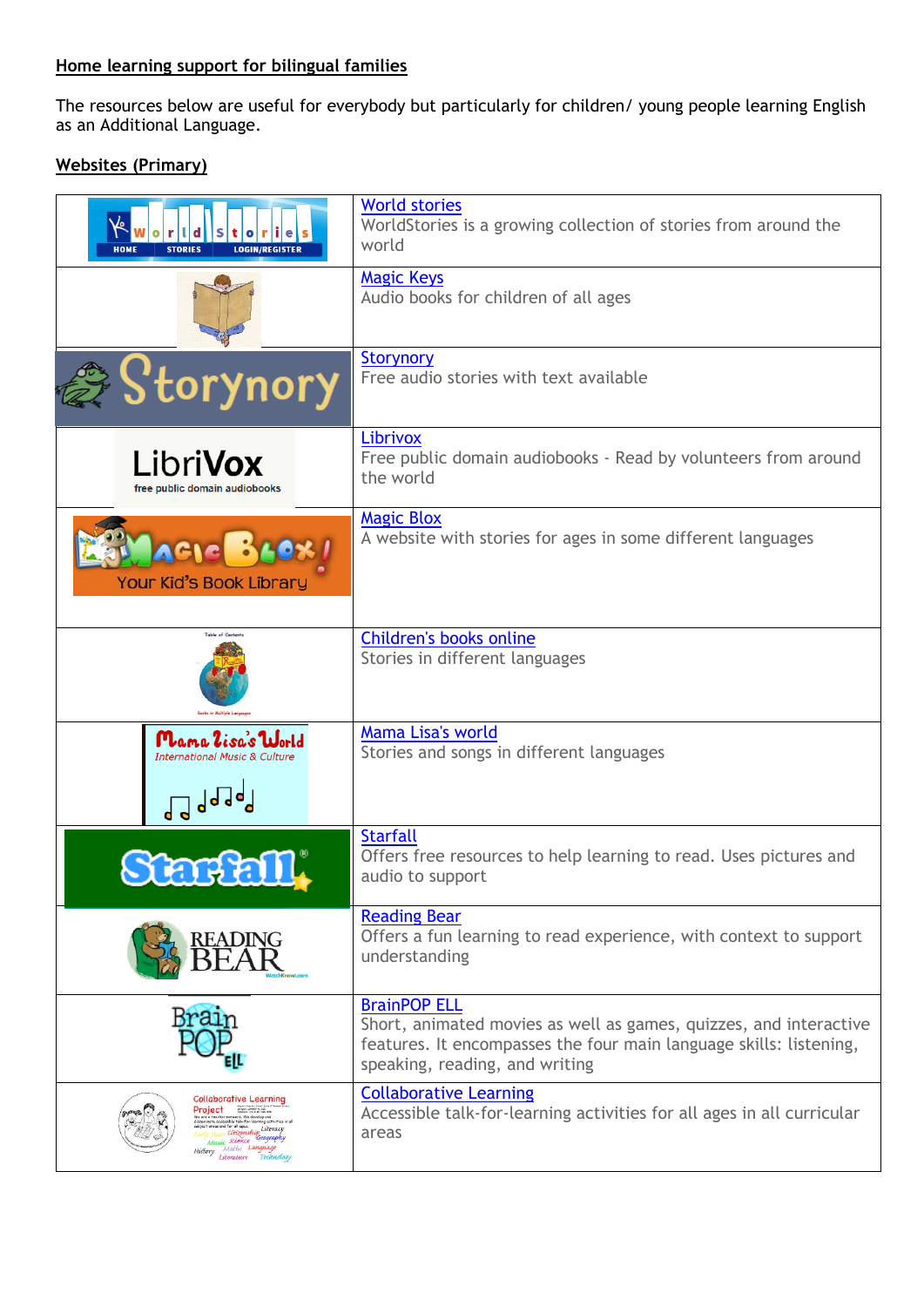

## **iPad apps**

| <b>Reading</b>                  |                                                                   |                    |                                                                                                                                                                                                                                                            |
|---------------------------------|-------------------------------------------------------------------|--------------------|------------------------------------------------------------------------------------------------------------------------------------------------------------------------------------------------------------------------------------------------------------|
|                                 | <b>ABC</b> magic<br><b>Reading Magic</b><br><b>Spelling magic</b> | $P1-4$             | Teaches sounds of letters and helps to build words<br>Teaches the reading and spelling of simple words                                                                                                                                                     |
|                                 |                                                                   |                    |                                                                                                                                                                                                                                                            |
|                                 | LearnEnglish<br><b>Grammar (UK</b><br>Edition)                    | All ages           | Improve your grammar skills. In multiple languages                                                                                                                                                                                                         |
| Writing                         |                                                                   |                    |                                                                                                                                                                                                                                                            |
| abcde                           | Letter<br><b>Workbook</b><br><b>Home Edition</b>                  | $P1-3$             | Teaches children how to form and write letters                                                                                                                                                                                                             |
|                                 | Popplet                                                           | Upper<br>primary + | (Lite Edition) A planning and mind-mapping app. You<br>can add saved pictures to your plan                                                                                                                                                                 |
| $\bullet$                       | Quizlet                                                           | Upper<br>primary + | Good for key vocabulary, exam revision                                                                                                                                                                                                                     |
| <b>Listening &amp; Talking</b>  |                                                                   |                    |                                                                                                                                                                                                                                                            |
|                                 | <b>Toontastic</b>                                                 | All ages           | Create film cartoons using a story arc. Easy to use                                                                                                                                                                                                        |
|                                 | <b>Sock Puppet</b>                                                | Primary            | Create animation with your voice, puppets and<br>backgrounds                                                                                                                                                                                               |
|                                 | <b>Puppet Pals 2</b><br>app download                              | Primary            | Great for listening and talking activities                                                                                                                                                                                                                 |
|                                 | <b>Explain</b><br><b>Everything</b>                               | All ages           | App that lets you make videos and presentations for<br>yourself and others to learn from                                                                                                                                                                   |
| Inter-disciplinary Learning     |                                                                   |                    |                                                                                                                                                                                                                                                            |
| <b>OO</b> BRITISH<br>OO COUNCIL | <b>Learn English</b>                                              | Primary            | Lots of free online games, songs, stories and activities<br>for children. For parents, there are articles on<br>supporting children in learning English, videos on using<br>English at home and information about face-to-face<br>courses around the world |
|                                 | <b>CBeebies</b><br><b>Activities</b>                              | Primary            | See children prepare for different faith and cultural<br>festivals. Watch clips sing songs and find craft ideas                                                                                                                                            |